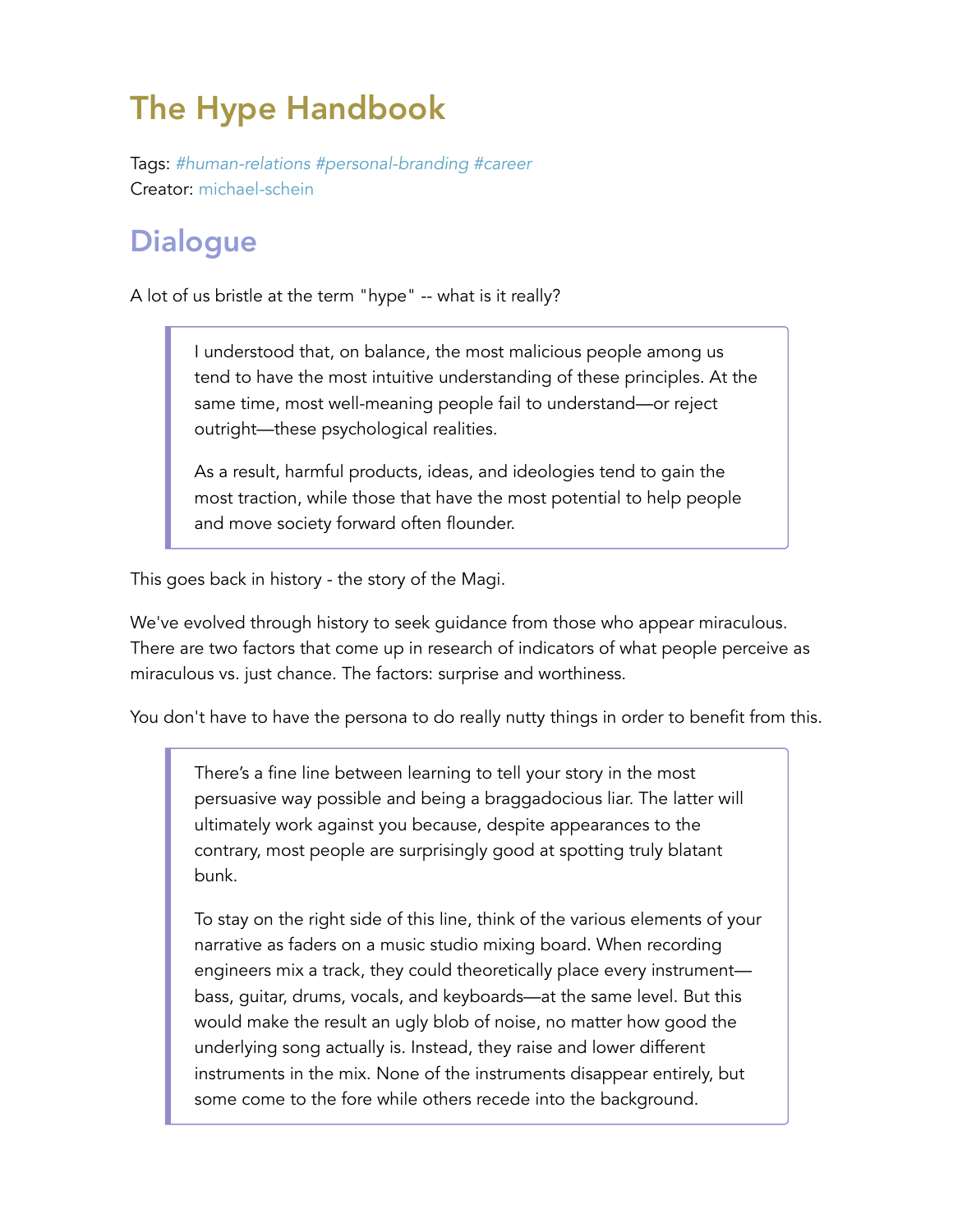Bonni's colleague. Lesson: I need to do the work to mix these. Either no one else will - or they won't mix it the way I do.

Examples:

Thomas Edison Ayn Rand Andy Warhol

Tactics:

- 1. Make a list of your strengths and weaknesses. Practice not mentioning your weaknesses for a week.
- 2. Come back to the list and reframe how some of your weaknesses might be strengths.
- 3. Develop your story. Hero's journey -- three act structure.

What have you changed your mind on?

## **Quotes**

*Highlight* [xx]: In a perfect world, the best work would attract the most attention on its own merits. Unfortunately, it doesn't work that way. Instead, the single most important factor that determines whether something becomes a phenomenon or a flop is arguably the least understood—an ephemeral combination of manufactured drama, media manipulation, and behind-the-scenes maneuvering. By pinning down and organizing these principles, and presenting them in an easy-to-learn and easy-to-use format, I've attempted to make this magic formula accessible to the rest of us. The human animal is not rational. We make decisions based on emotion and mental fallacies and then justify our choices afterward. So here's my message to you: If you are a business owner, entrepreneur, executive, artist, activist, or thinker who can honestly say that you are truly trying to make the world a better place, it is your moral imperative to learn how to harness raw emotion and irrational thinking to your benefit. You must come to understand how people really make decisions, why they really get excited, and why they really choose to follow some people over others. Then you must use your understanding of these principles for good.

*Highlight [77]:* By crafting the persona of someone who has the ability to perform amazing feats, you tap into one of the two key miracle heuristics that ransom and Alicke pinpointed—worthiness. And by choosing a feat that most people don't encounter every day, you tap into the other—surprise.

*Highlight [77]:* Despite what they'd have you believe, the number one difference between magicians like Branson and the rest of us is not the size and scope of their accomplishments. It's that they think and talk differently about those accomplishments.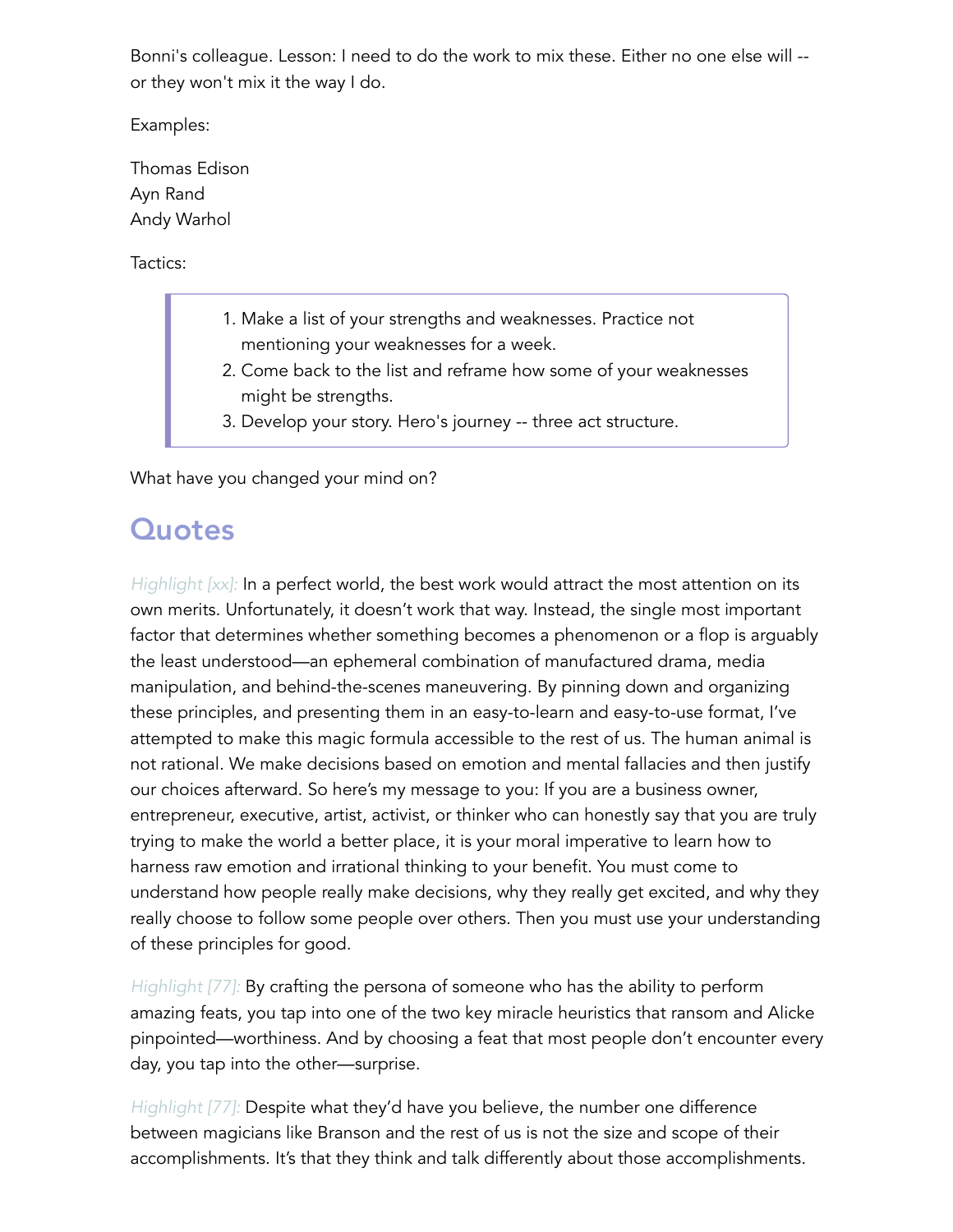They have learned to present an easy-to-digest version of reality—one with a simple story arc in which they are protagonists using their powers to overcome clear-cut obstacles to achieve a worthy goal.

*Highlight [78]:* At the same time, there's a fine line between learning to tell your story in the most persuasive way possible and being a braggadocious liar. The latter will ultimately work against you because, despite appearances to the contrary, most people are surprisingly good at spotting truly blatant bunk. To stay on the right side of this line, think of the various elements of your narrative as faders on a music studio mixing board. When recording engineers mix a track, they could theoretically place every instrument bass, guitar, drums, vocals, and keyboards—at the same level. But this would make the result an ugly blob of noise, no matter how good the underlying song actually is. Instead, they raise and lower different instruments in the mix. None of the instruments disappear entirely, but some come to the fore while others recede into the background.

*Highlight [79]:* Just as working the faders is the best way to get across the artist's vision, turning up the volume on the elements of your story that showcase your accomplishments and lowering the volume on those that don't will give you the best shot at realizing yours. In some instances, however, the underlying track may still need some additional work first.

*Highlight [80]:* In short, figure out if your talent is in short supply among members of the new crowd you're looking to become part of, and if it doesn't cost you much to give a little of it away, do so, especially if it would appear particularly magical to those who don't possess it. Not only can leading with these sorts of abilities gain you entrée into circles that might otherwise be closed to you; it is often the first step in getting the people who matter most to the achievement of your goals to view you as miraculous.

*Highlight [83]:* Do you have a certain trait you've long been self-conscious about? Do you have an eccentricity you've taken pains to hide? Pieces of yourself that other people think are weird or useless? Think back to your childhood. Can you remember being made fun of because of a certain aspect of your personality and then vowing not to act that way anymore? Were there places you went to in your daydreams that the world convinced you were unacceptable? List them all. Don't hold back. Next, for each of these traits, think of a way to reframe it into a positive. Nestled into every one of the quirky elements that you have long suspected makes you a bit of a misfit is a golden nugget from which you can refashion yourself as a magus. From all of these, choose the one that seems the most intriguing. The more sharply it stands out from the tenor of your time, the more likely it is that it contains the magic you are looking for. This is the foundation upon which you should begin building your persona. Once you've decided upon your magical power, weave it into every element of how you present yourself. Embody it whenever you communicate with the world—whether in a talk that could decide the course of your career or in a one-on-one conversation with a member of your extended social circle.